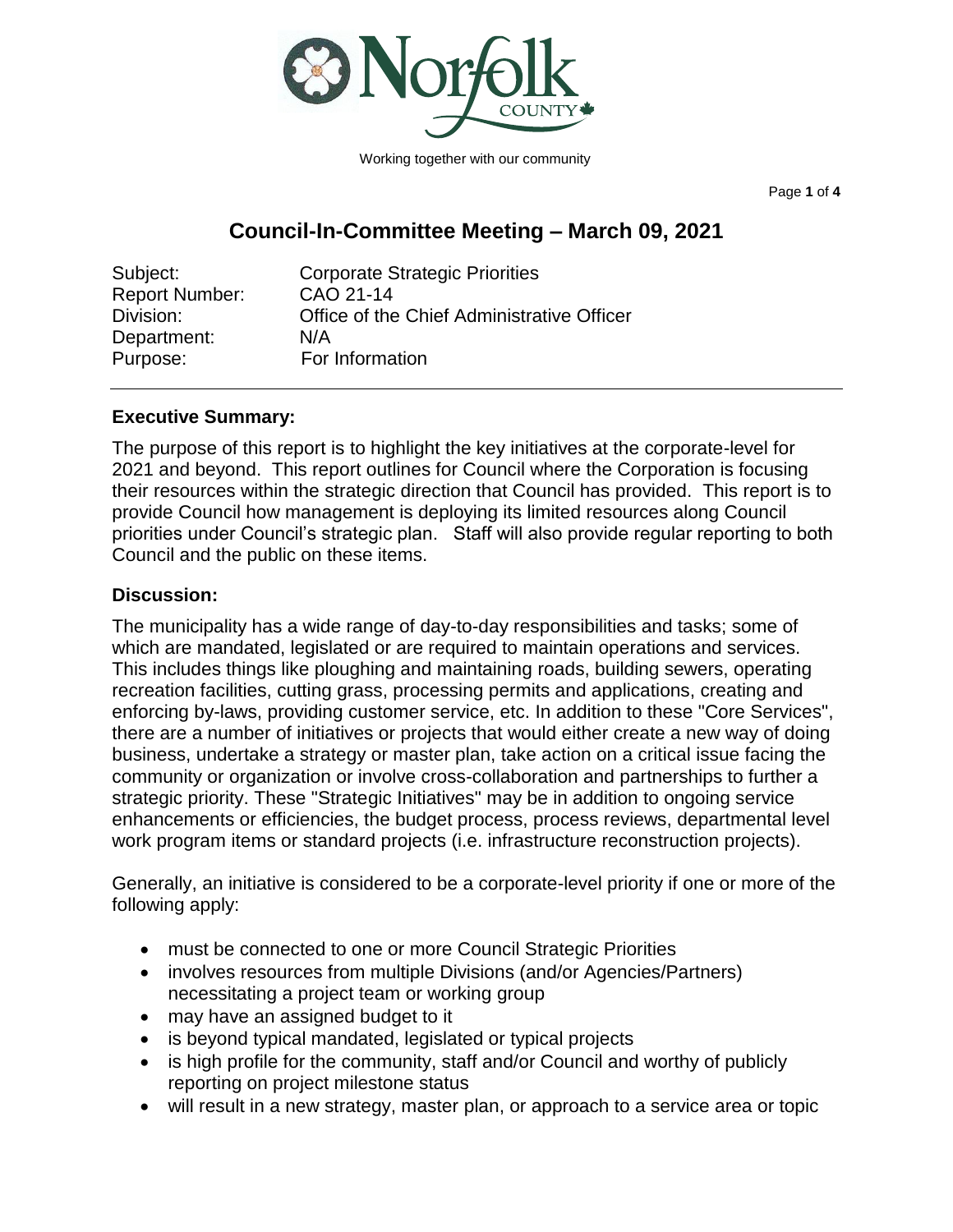• will result in a new or revised strategic partnership for delivering a new or revised service

While there is a significant number of issues, enhancements, and initiatives that the County is engaged in, when coupled with the Core Service and other Divisional/ Departmental projects there is only so much resource bandwidth available to manage and reasonably achieve major projects. As such, this plan is focused on the highest priority strategies and initiatives for 2021-22:

Vaccination Program / COVID Response (2021 Focus) • Vaccination Roll-out COVID-19 • Contact tracing and migrant worker support Economic Recovery Plan Implementation (2021 Focus) • Initiate and progress on actions via Task Force and Subcommittees • BUY Norfolk, BUILD Norfolk, INNOVATE Norfolk, RECOVER Norfolk Water Supply Solution (2021 Focus) • Long-term water supply decision • Agreement(s) and short-term options • Initiate studies / plans to move priority infrastructure forward Customer Service (2021 Focus) • Centralized Front Counter and Call Centre • Pop-up Service Strategy • Digitization Implementation • Continous Customer Service Improvement Strategy Facility Reviews (Ground work in 2021, 2022 Focus) • Museums Sustainability Study • Recreation and Leisure Facility Strategy Review • Corporate Facility Review (Phase 3) Downtown Strategies (2021 and 2022) • Community Safety and Well-being Plan • Port Dover Secondary Plan • Pond Street Site and Downtown Simcoe Plan • Downtown Delhi Plan

Though these are the six highlighted priorities it should not be construed that these are the only programs we are working on, there many other strategic projects being undertaken at the departmental level. However these are the key initiatives that staff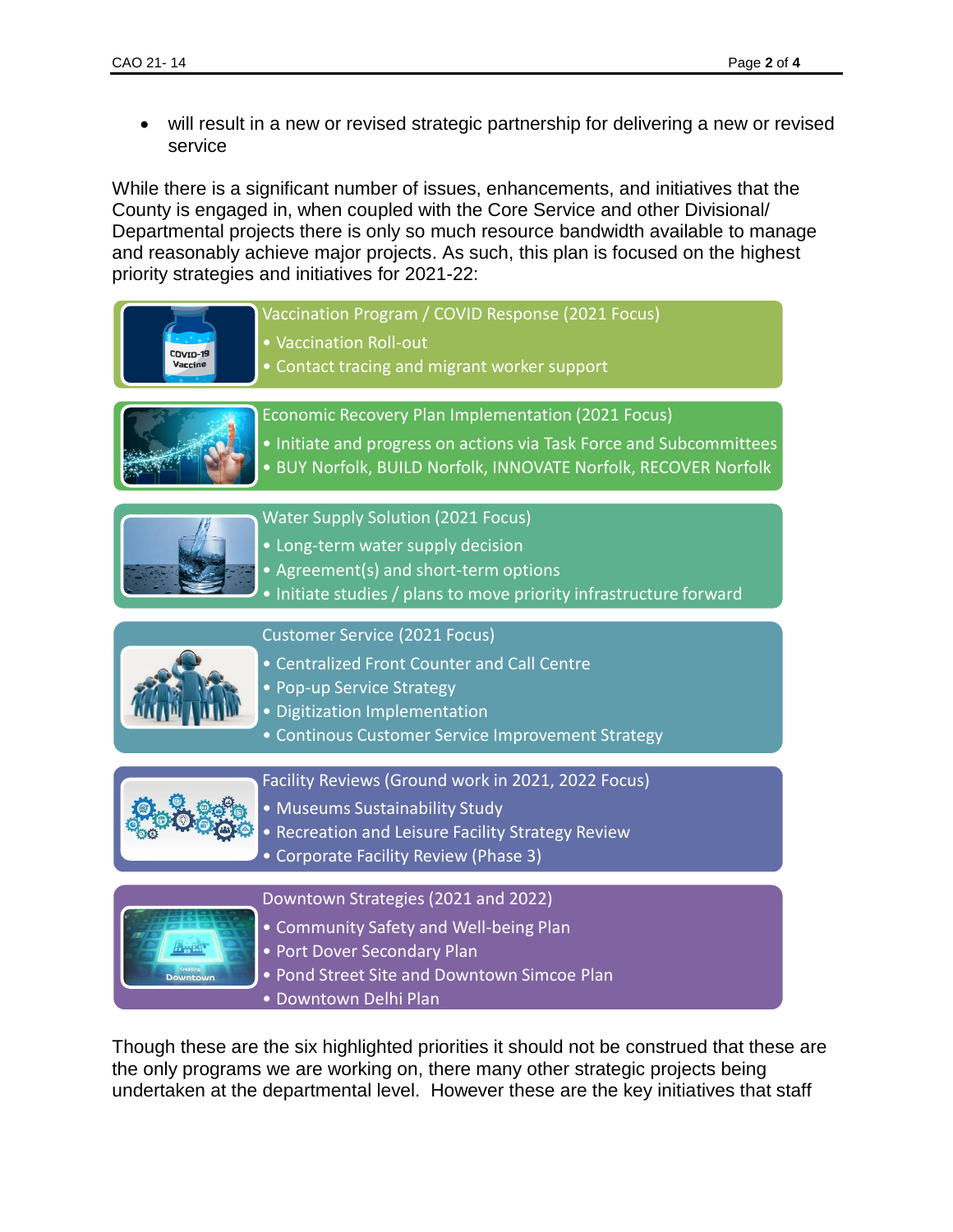will prioritize during 2021. The top priority for our organization is the rollout of the vaccine for 2021 as this rollout will provide health and safety to our residents and will allow us to move our resources that are deployed to this imitative back to their regular activities.

### **Monitoring Progress**

The intent is to establish a simple "dashboard" on the County's website so that progress made on the strategic priorities can be shared with the community. This will include key accomplishments, next milestones or upcoming activities and an overall project status marker. The Senior Leadership Team will track updates to the initiatives quarterly with a report to Council at mid-year and year-end.

# **Financial Services Comments:**

The associated costs for these items are either accounted for within our budget of if there are additional requirements to accomplish these tasks, the budget requests would come to Council in due course.

### **Interdepartmental Implications:**

Cross-collaboration will be necessary for successful completion of the strategic priorities. Although the projects have a designated lead Division-Department, each one may have a diverse team or working group to help deploy the actions necessary to deliver on the initiative. This Corporate-level plan helps identify top-level priorities which assists the departments in their prioritization of resources.

# **Consultation(s):**

The strategic priorities emanated from items brought forward by each Division and significant issues that Council and the community are grappling with. The CAO and General Managers compiled and crafted a 'focused' list or targeted priorities.

The information will be posted on the County's website and shared with external stakeholders. Ongoing 'dashboard' monitoring of progress will also be reported on.

### **Strategic Plan Linkage:**

This report aligns with the 2019-2022 Council Strategic Priorities "Foster Vibrant, Creative Communities", "Create an Optimal Place for Business", "Focus on Service", and "Build Solid Foundations".

### Explanation:

Many actions from the original priorities are complete, underway, incorporated into current initiatives or too general and numerous to be able to achieve specific direction. The remaining actions from the original plan were considered - with recognition that the global pandemic, financial realities and changing issues have required us to significantly pivot. The identified Corporate Strategic Priorities all align with one or more of the themes from the 2019-2022 Council Strategic Priorities and will help move forward the agenda of "working together with our community".